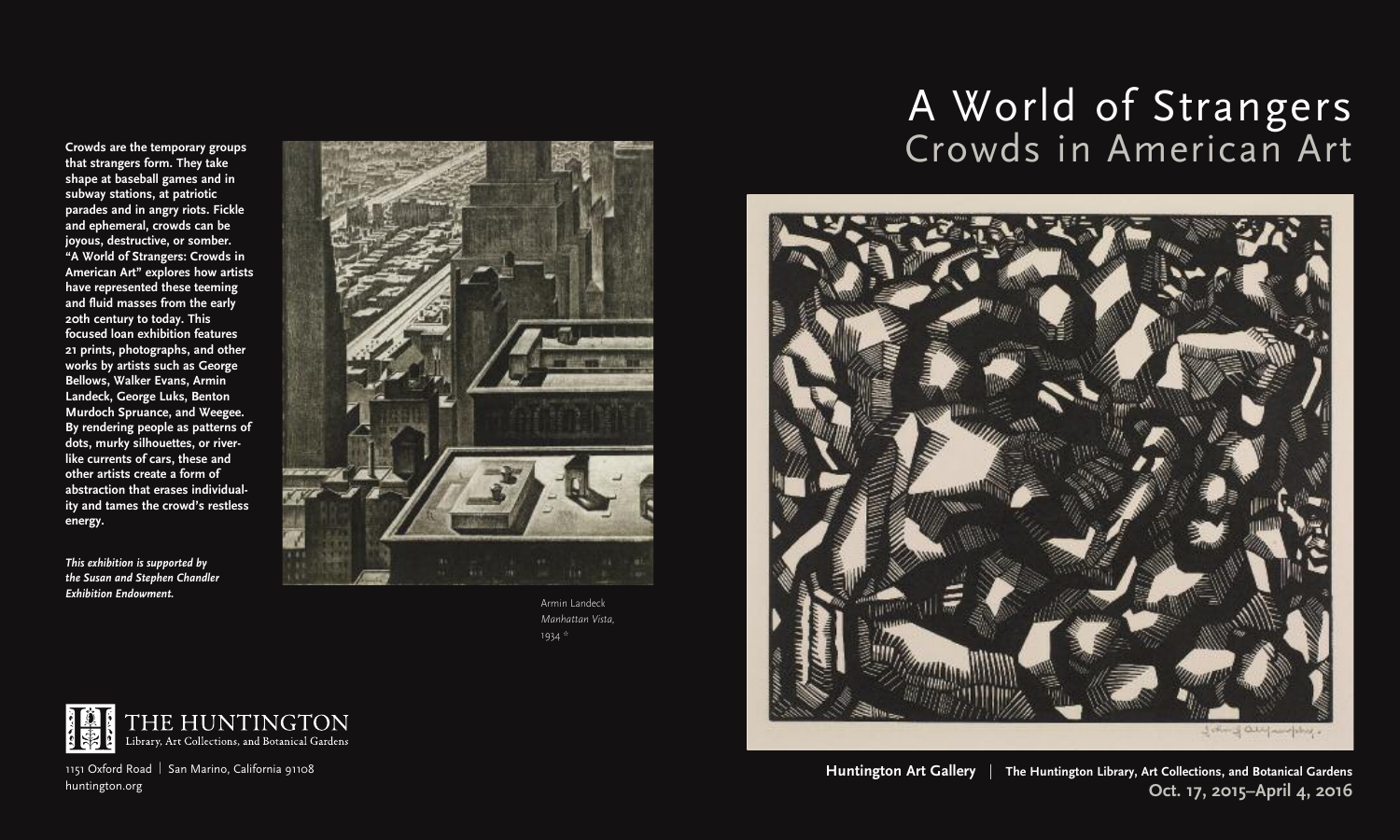# Crowds in American Art A World of Strangers



**Karl F. Struss** *Crowded Pier by Moonlight, Arverne, Long Island, New York* **(1910–1912). The J. Paul Getty Museum, Los Angeles, 84.XM.189.89 © Amon Carter Museum of American Art, Fort Worth, Texas**

We live in a world of strangers. Whether on the freeway, on airplanes, or at art galleries, the majority of people we encounter pass by us unnoticed. Crowds are the temporary groups of strangers formed at baseball games, p galleries, the majority of people we encounter pass by us unnoticed. Crowds are the temporary groups of strangers formed at baseball games, parades, riots, or wherever people who do not know each other congregate. Ephemeral and fickle, they can be joyous, destructive, or somber. This exhibition's subject is not crowds themselves, but the representational strategies artists use to depict them. Interestingly, even though the artists exhibited here are not typically associated with abstraction, their approaches tend to simplify and reduce. One could even argue that the crowd gave rise to abstraction in the first place.

Alfred Stieglitz's *The Steerage* (1907), with its jagged shipboard architecture that shapes the crowd, opens the exhibition. Here we find human beings corralled and overshadowed by the machinery of an early 20th-century steamship. It may come as a surprise, then, that their centrality to the photograph has often gone unnoticed by most commentators, who choose to focus instead on the angular motif of its composition. One suspects that its zigzags charmed the cubist painter Pablo Picasso, who reportedly admired *The Steerage*, saying, "This photographer is working in the same spirit as I am."

However, for all the subsequent attention given to its sharp angles and role as a marker of Stieglitz's transition from a moody pictorialist style of photography to a sharp-focused documentary one, it was the steerage passengers themselves that spurred Stieglitz to take the picture in the first place, an elision recently noted by photography historians Jason Francisco and Elizabeth Anne McCauley. In the 1940s, Stieglitz recounted the picture's genesis during a trip from New York to Bremen, Germany. Fed up with the grating "nouveaux riches" in his first-class cabin, he wandered to the steerage passengers' deck area, where, upon seeing them, he had an epiphany: "I saw shapes related to each other. I saw a picture of shapes and underlying that the feeling I had about life." He rushed back to his cabin to retrieve his bulky camera and exposed the plate.

Curiously, Stieglitz's description is generic. It could be any photograph. (Most photographs have shapes after all.) His language partially suppresses the social content—the crowd on deck—and speaks only of the photograph's formal qualities. Human beings have been reduced to "shapes related to each other." Yet shipboard conditions, as Stieglitz surely knew, were disgusting. In 1909, the *New York Times* ran an exposé under the lurid headline "Women in Steerage Grossly

**COVER John J.A. Murphy** *Shadow Boxers* **(1925) \***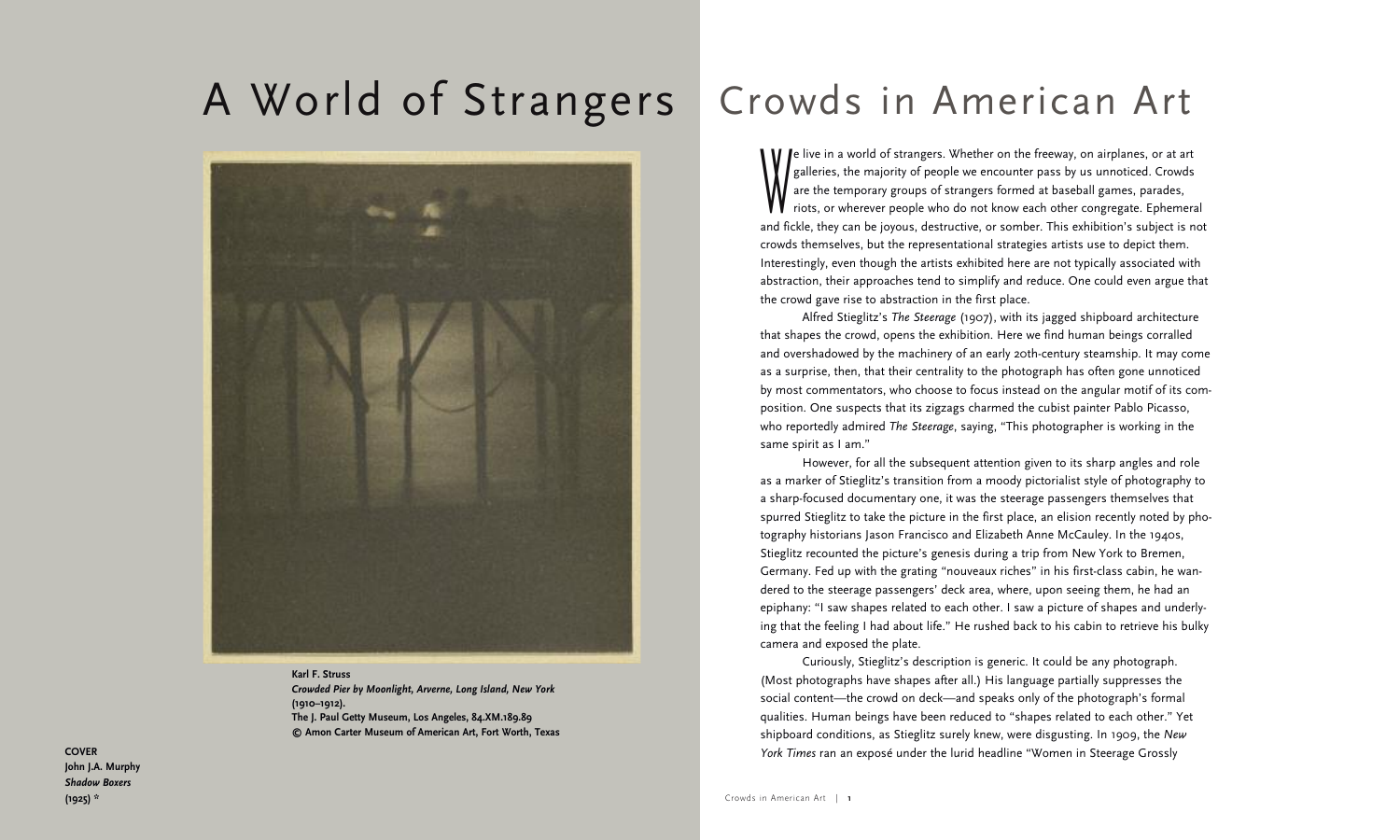Ill-Used." The article documents "[t]he vile language of the men, the screams of the women defending themselves, [and] the crying of children" as some of the outrages foisted on the steerage class by unscrupulous ship companies. And yet all this stays repressed in Stieglitz, who transforms the filth and poverty of the steerage into a vague "feeling" about life. If Stieglitz found in these people a refreshing contrast to stilted first-class cabin life, he nonetheless kept them at a distance and spared himself direct acknowledgment of their plight. Thus, while a crowd is essential to the image, it remains oddly sidelined.

Besides being a photographer, Stieglitz was an impresario of modernism who edited several art journals and ran the influential galleries 291 and An American Place in New York City. He also led the Photo-Secessionist group, a movement determined to foster an appreciation for photography as an art form on par with painting. This group of artists strove to create emotive, soft-focus photos in the pictorialist style, each one rich in tonal variation and beautifully printed.

Karl F. Struss benefitted from Stieglitz's promotion of young talent when the elder artist inducted him into the Photo-Secessionists. Struss's *Crowded Pier by Moonlight, Arverne, Long Island, New York* (1910–1912) is a nocturne, a standard genre in the pictorialist repertoire. Like nearby Coney Island, Arverne was a getaway for day trippers who arrived on public transit to enjoy the cheap amusements and cool ocean breezes. But here the festivities are over, and the scene feels far removed from the tawdry sideshows and blaring brass bands of daytime. We see a gathering of people perched on a spindly pier gazing out at the moonlit Atlantic. Struss's rich, dark hues contribute to the photograph's luminescence. Merging with the humid atmosphere, the group's fuzzy outlines dissolve into the night—an effect amplified by the soft focus. Watching the glimmering Atlantic bonds them in a transcendent unity.

reegee, in contrast to the pictorialist style of Stieglitz and his circle, was a news<br>photographer. First Murder was taken on the steps of Public School 143 in<br>Williamsburg, Brooklyn on Oct. 8, 1941. As schoolchildren were photographer. *First Murder* was taken on the steps of Public School 143 in Williamsburg, Brooklyn on Oct. 8, 1941. As schoolchildren were let out for the day, Peter Mancuso, a local mafioso, was gunned down in the street outside the school. The photograph's macabre power comes from the onlookers' variety of emotional responses. From gleeful to despondent, they jostle to see the victim. Weegee's photograph lassoes them together in a single ragged circle, their flashlit faces popping against the dark background. In a word, he gives us a crowd, though one utterly unlike Struss's ethereal moon watchers.

The photograph ran the following day in *PM*, a tabloid newspaper, with the headline "Brooklyn Schoolchildren See Gambler Murdered in Street." Unlike the newspaper's bare descriptive caption, Weegee's title, *First Murder,* has ironic moral bite. He aligns the photograph's grisly subject matter with the firsts that constitute an American childhood: first birthdays, first grade, first adult teeth, and first kisses. The title reduces the ghastly event to a banal milestone. Moreover, Weegee adds another turn to the moralizing screw: While watching the crowd take in the murder's aftermath, we by proxy also stare at the unseen atrocity offcamera. We too gather around a violent death that occurred on a Brooklyn sidewalk one afternoon more than half a century ago. Weegee offers a blistering statement about the power of another's misfortune to bring people together. It is a species of *Schadenfreude*, for sure, but one whose pleasure seems to fold back on itself in confusion and distress.

In comparison to Weegee's photograph, Torkel Korling's *Oak Street Beach* hardly registers as an event at all. Perched in an upper floor of Chicago's Drake Hotel, Korling's viewpoint crops much of Lake Shore Drive (on the left) and miniaturizes beachgoers. The pattern they form is the result of everyone seeking a bubble of space, a margin of privacy. Their individual decisions when viewed from this distance seem to shift from being voluntary and willful to something statistical. They could just as easily be scattered seeds. Neither chaotic nor wholly predictable, the beachgoers' pattern of distribution is what ecologists studying plant and animal populations call dispersion. Korling takes a day at the beach—the epitome of free time outside of the scheduled increments of the working day—and shows how regimentation saturates leisure.

> Torkel Korling, *Oak Street Beach, Chicago* (1929). Los Angeles County Museum of Art. The Marjorie and Leonard Vernon Collection, Gift of The Annenberg Foundation, Acquired from Carol Vernon and Robert Turbin Photo © 2015 Museum Associates/LACMA



Weegee, *First Murder* (Negative October 9, 1941; print about 1950). The J. Paul Getty Museum, Los Angeles, 86.XM.4.6 © International Center of Photography

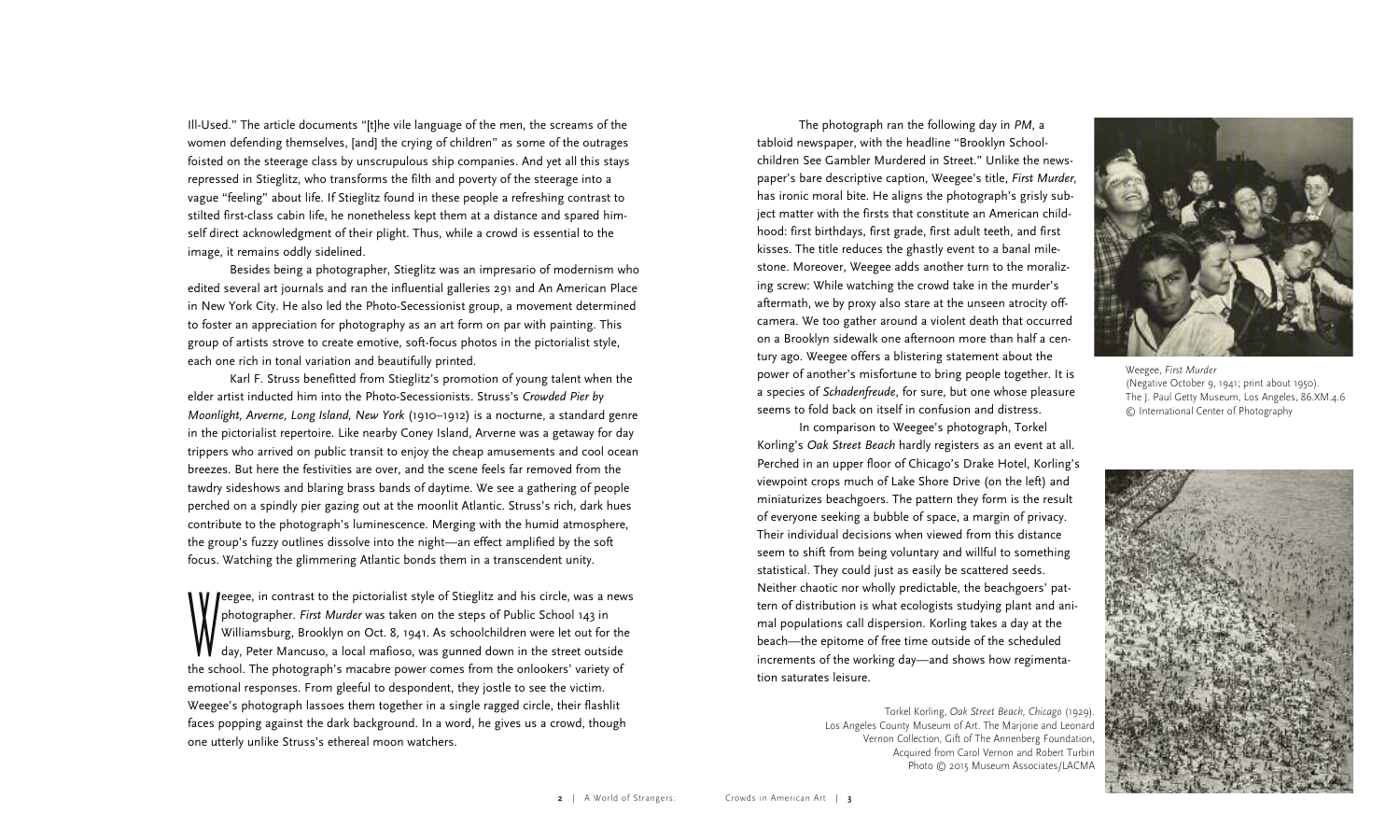ohn J. A. Murphy is the master of turning figures into lapidary webs of lines and blocks. The woodcut *Shadow Boxers* (1925) choreographs two boxers into a tessellated pattern. The boxers' blows, jabs, and thrusts pulse with explosive kinetic energy, ed pattern. The boxers' blows, jabs, and thrusts pulse with explosive kinetic energy,<br>pulling the tiny figures populating the print's margins into the center's gravitational field. Murphy weaves together crowd and pattern into a tight fabric.

Because art projects were supported by federal grants under Franklin D. Roosevelt's New Deal, American art of the 1930s often depicts activities like plowing, factory labor, and dam building in an uplifting, momentous way. Printmakers in particular, who benefitted from the New Deal's grants for purchasing expensive lithographic presses, were attuned to the artistic possibilities offered by the industrial or workaday. The inexpensive nature of prints and the inherently collaborative mode of creating them made the medium particularly suited to the era's egalitarian impulses.



Benton Murdoch Spruance, *Traffic Control* (1936) \*

the commute home—treated with care. People, tunnels, cars, buses, and sub-<br>ways pile up to reveal a city's multilayered infrastructure of human circulation pruance's *Evening* (1937)—one of a four-part series called *The People Work*—  $\tilde{\phantom{a}}$  shows the end of the workday and is a good example of a mundane subject the commute home—treated with care. People, tunnels, cars, buses, and subduring rush hour. A traffic cop halts cars for pedestrians, while commuters pour down a staircase to catch the subway. As a reviewer in 1938 put it, Spruance "sees the intrinsic color in the drab routine of the day and interprets this with intensity." In Spruance's own words, "I'm counting on [my prints] to say a great deal of what I think about the crowd." With hints of individual narrative—the traffic cop's face, men buried in newspapers, a boy running along, a woman on the subway—this crowd is somewhat distinct and, therefore, dignified.

With the exception of silhouetted drivers, Spruance's *Traffic Control* (1936) eliminates individuals completely, replacing them with an aggregation of cars. While it feels solitary, driving is an incessant negotiation with others: making lane changes, predicting what other drivers might do, speeding up, slowing down, avoiding bicyclists and pedestrians. Two traffic lights signal stop and go, but to no avail: automobiles swarm like insects; everyone is driving every which way. This is a parable about the controlled disorder of the average street packed with cars.

Benton Murdoch Spruance *The People Work—Evening* (1937) \*

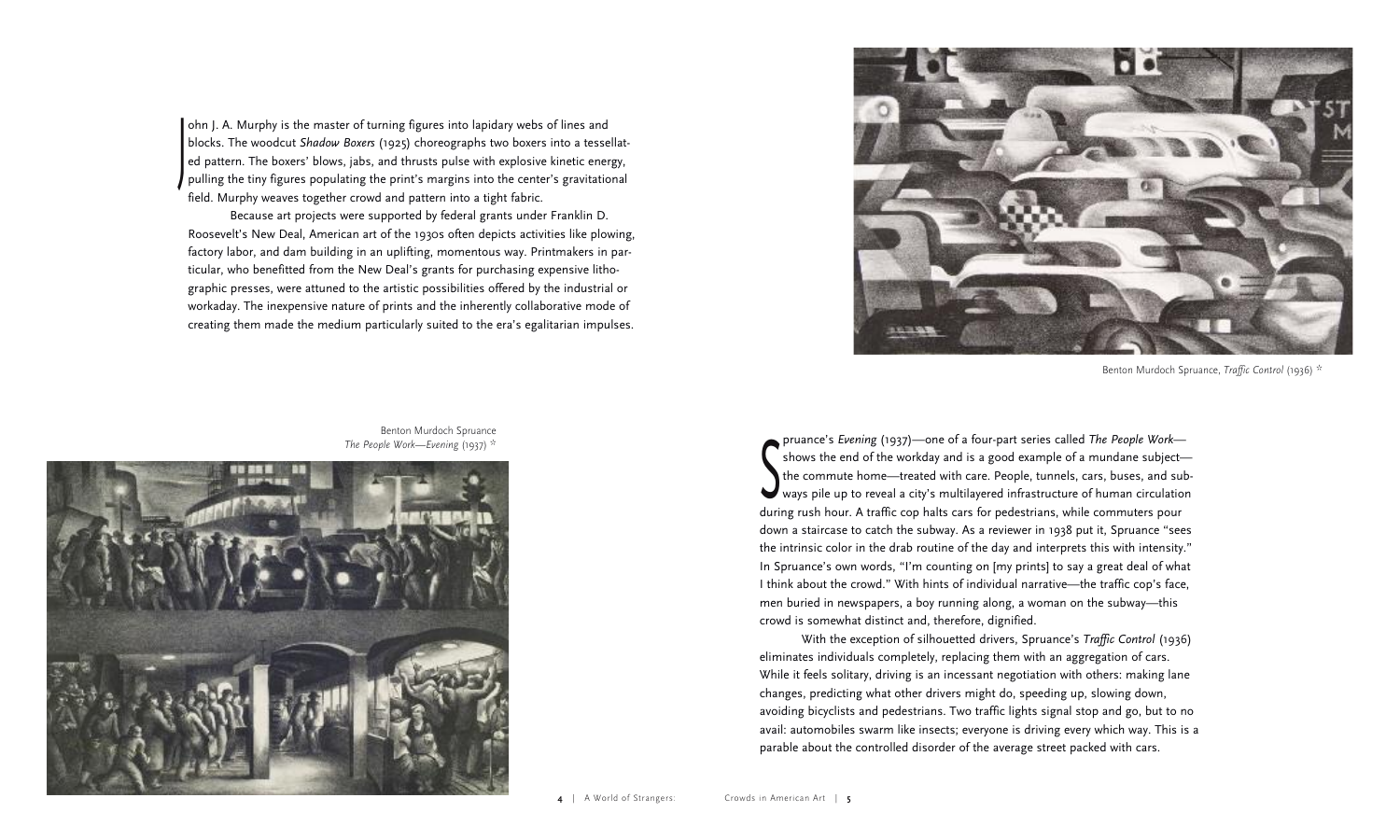y any measure, George Bellows's lithographs are among the greatest in the medium. They were already recognized as "a collector's rarity" at the time of his death in 1925. Moreover, their unvarnished, even cruel, social com um. They were already recognized as "a collector's rarity" at the time of his death in 1925. Moreover, their unvarnished, even cruel, social commentary was noticed early on. Writing in *The New Republic* in 1920, a critic said, "They are as dreadful as reality and as intolerable." This was a compliment. Critics also commented on his rich, beautiful black tones with their "velvety depths of gloom." Within those inky depths, crowds lurk and multiply.

These "velvety depths of gloom" work overtime in *Billy Sunday.* First published in the radical magazine *The Masses* in May 1917, it illustrated an article by John Reed about William Ashley "Billy" Sunday, a former baseball player turned evangelist during the tent revivals of the early decades of the 20th century. Here Bellows only articulates the first row of penitents; imagination fills in the rest of the tent. With an accusatory outstretched arm, Sunday bounds toward the audience, his animation emphasizing their passive receptivity. Some are rapt, while others stare on like surprised dolls. To tamely observe that Bellows "satirizes" Sunday is too weak for this image's bitter medicine. While Reed thought that Sunday was not all bad, Bellows was apoplectic: "Do you know, I believe Billy Sunday is the worst thing that ever happened to America? [ . . . ] He is against freedom, he wants a religious autocracy, he is such a reactionary that he makes me an anarchist."

While Bellows is probably best known for his boxing paintings, like *Stag at Sharkeys* (1909; Cleveland Museum of Art), he also produced 10 lithographs inspired by the sport. In *Preliminaries* (1916), the match is relegated to the margins. A woman looks away from the ring toward the viewer, while a portly man in a tuxedo and top hat



gazes into the distance seemingly at nothing. These people seem not to know what is taking place around them. The conjunction of well-dressed society members with the vio-

George Bellows, *Billy Sunday* (1923)

lent spectacle—talking about his boxing paintings, Bellows is reported to have said that "I was painting two men trying to kill each other"—lacks the moral clarity and outrage found in many of his lithographs. Bellows provided this caption: "Society attends a big fight at Madison Square Garden, New York." This studiously neutral phrase hints at veiled criticism. It is as if Bellows inched up on satire but then backed away, leaving us only a residue in the form of the con-



George Bellows, *Benediction in Georgia* (1916) \*

spicuous lack of integration of "society" with the rest of the spectators.

*Benediction in Georgia* (1916) has no such ambiguity. In contrast to the fervor of *Billy Sunday*, a white preacher raises a haughty hand in benediction, while beleaguered African-American prisoners sit. About this print Bellows said, "The white Georgian preaching the gospel to the negroes is a satire on hypocrisy." His upright rigidity conveys his pomposity much as the prisoners' crumpled bodies communicate their subjugation. The room feels paradoxically spacious and cramped at the same time. One imagines but cannot actually see the endless rows of compacted prisoners stretching to the back of the room. The wall lights up and aerates the space, but also acts as a physical barrier to prevent escape. In a terrifying turn of phrase, a critic wrote that Bellows' lithographs are like the "middle of a barrel of tar at midnight." By evoking drowning and suffocation, these words could describe *Benediction in Georgia.*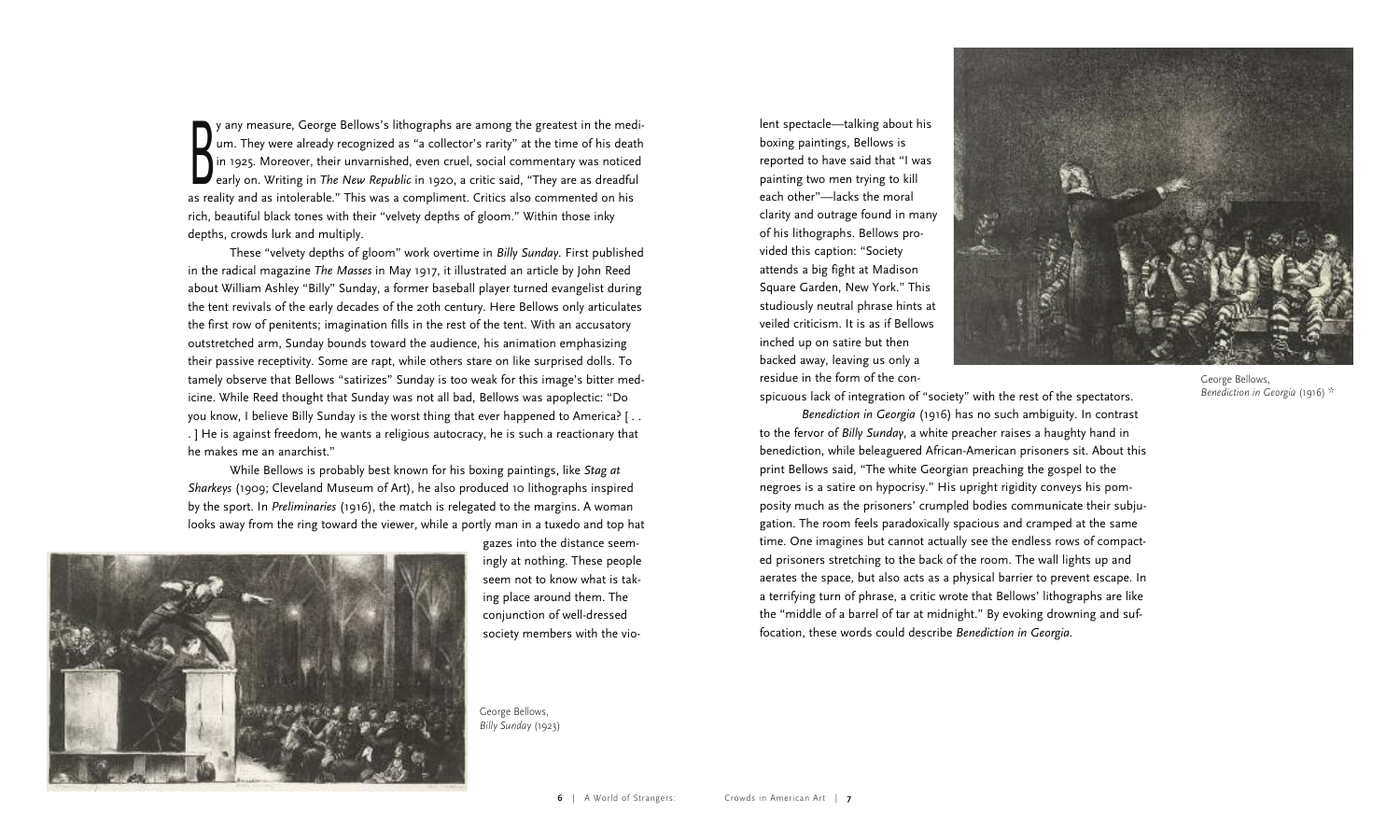eginald Marsh's art usually features New Yorkers on sidewalks, at striptease<br>shows, in the subway, or at the beach. They are moving, talking, yelling, star<br>or on the cusp of such activity. His art is ribald and earthy. How shows, in the subway, or at the beach. They are moving, talking, yelling, staring, or on the cusp of such activity. His art is ribald and earthy. However, in *Breadline—No One Has Starved* (1932), Marsh's rollicking sidewalks are replaced by a static line of men in long coats and caps, each one individuated only by height and the distinctive creases of their ill-kempt clothes. By cropping the line at both ends and reducing the architectural details in the background, Marsh gives the impression that this is only one segment of a line extending endlessly in both directions.

These men illustrate the dire economic circumstances facing the country at the beginning of the Great Depression. Marsh's title refers to a September 1932 *Fortune* magazine article, "No One Has Starved," that used extensive statistics to concretize the Depression's impact and to criticize the well-intended but woefully inadequate response of state and local private charities. Most damningly, the article reported on data collected from hospitals that documented Americans starving to death and being hospitalized due to malnutrition. Published before Franklin D. Roosevelt's New

Reginald Marsh, *Breadline–No One Has Starved* (1932). From the Print Collection of Hannah S. Kully © Estate of Reginald Marsh/Art Students League, New York/Artist Rights Society (ARS), New York



Deal reforms kicked off in March 1933, the article asked the federal government to do more. Marsh's print lampoons the glib hopefulness of those who thought partial reforms might stem the tide.

The American photographer Walker Evans, who also documented the ravages of the Depression as a freelancer throughout the 1930s, worked as a staff photographer for *Fortune* from 1945 to 1965. Henry Luce, the publisher, treated the

ostensibly business publication as a pet project, lavishing high production values on the magazine while encouraging its writers and photographers to travel and report broadly. A nearly identical version of *Yankee Stadium with Capacity Crowd and Billboards* was published in an article on the New York Yankees that appeared in the July 1946 issue, and *Bridge port Parade: Marching Band and Crowd* (1941), though not published in the magazine, was taken while working on a piece about the effects of wartime production on Bridgeport, Conn. While both subjects are potentially saccharine and nationalistic—after all, what could be more wholesomely American than baseball and parades?—in Evans' hands they are neither. He is not criticizing or mocking, but neither is he celebrating.

In *Yankee Stadium,* the game itself is cropped out, and distance neutralizes the ability to identify with the fans. We can't cheer along with them. The radiating arrangement of spectators, regimented by the seating, runs up against a wall of corporate logos: Phillip Morris, Bronx Savings Bank, and Botany Ties are legible, but the people are not. In *Bridge port Parade,* similarly, the parade has little gusto. The desta-



bilizing tilt of the camera, and the eye-catching moiré-like patterns distract from the parade. As with the photograph *Yankee Stadium*, Evans forces us to look at the formations of people, rather than the people themselves. Interestingly, he insisted that this feeling of composedness in his photographs was not intentional: "It's all done instinctively, as far as I can see, not consciously." Yet, the result, he assures us, must be the "transcendence of the thing." If the "thing" in these two photographs is a baseball game and a parade, then both are pushed to the side in favor of an eccentric and unrepresentative view.

Walker Evans *Bridgeport Parade: Marching Band and Crowd* (1941). The J. Paul Getty Museum, Los Angeles, 84.XM.956.524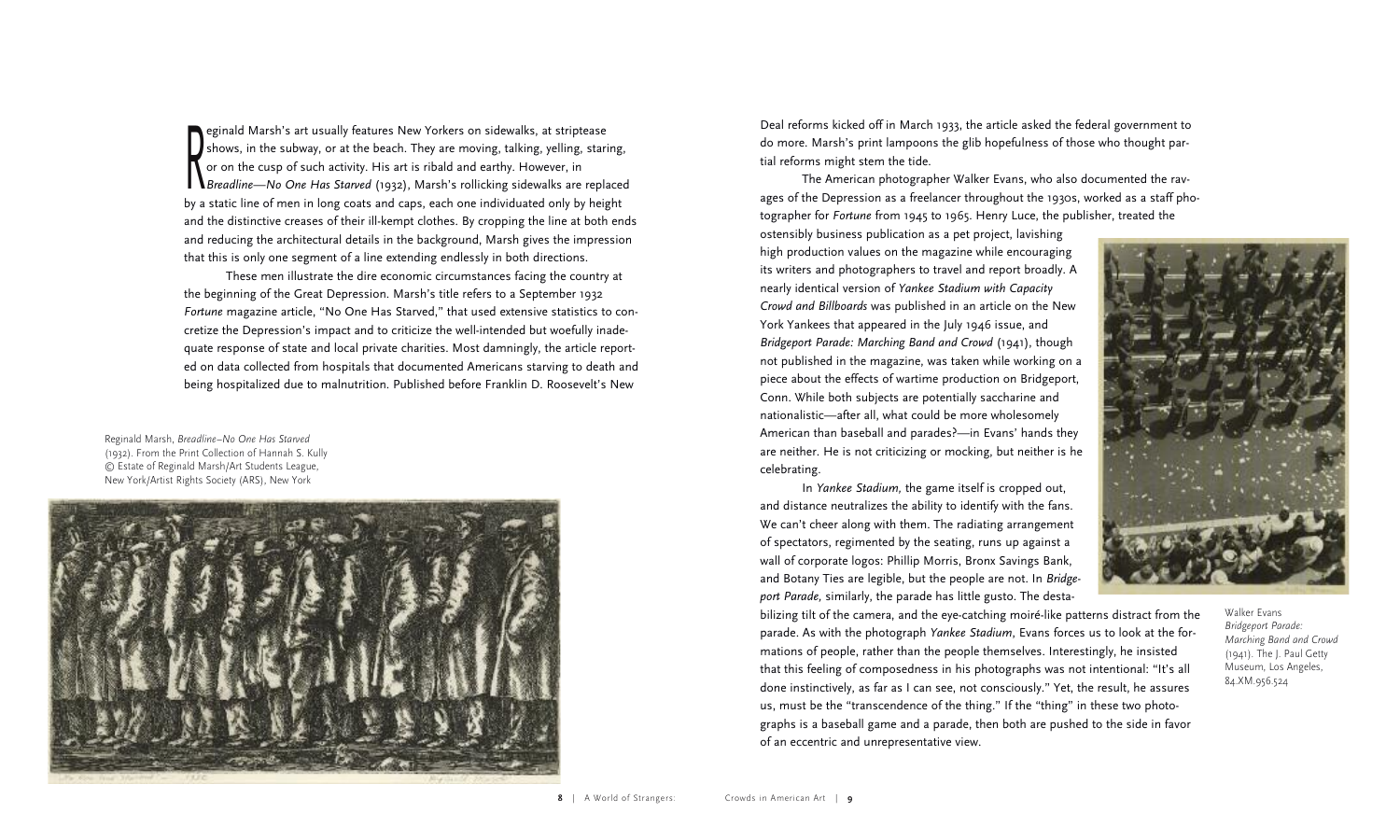who of John Baldessari's art involves selecting photographs and film stills<br>gleaned from extensive research. He crops and masks out parts of these<br>images, sometimes reproducing the photographs in discordant colors. We<br>thes gleaned from extensive research. He crops and masks out parts of these images, sometimes reproducing the photographs in discordant colors. With  $\blacksquare$  these gestures as well as his ambiguous titles, nondescript source images become mysterious or paradoxical. In *Crowds with Shape of Reason Missing: Example 1,* the artist uses a found film still and whites out the central event responsible for bringing the people together. His title plays on the association of crowds with irrationality and destructive behavior. People in groups commit acts they would not do otherwise: Reason is missing in crowds. In a revealing 1998 interview, Baldessari said, "I have always had the feeling that there's something bubbling underneath the boredom" of contemporary life. In the same interview, he speculated on what caused this generalized anxiety: "I do have the feeling that . . . having seen all those pictures as a kid, of the Holocaust and . . . I didn't ever understand it then and I don't now. I had no reason to think that it was going to stop. So, calmness, tranquility is temporary, why wouldn't it happen again?" Society's moral structure is fragile and mercurial. Order and tranquility could go missing again.



Torkel Korling, *Cut-Away Abstraction, Rockford (*1944). Los Angeles County Museum of Art The Marjorie and Leonard Vernon Collection, Gift of The Annenberg Foundation, Acquired from Carol Vernon and Robert Turbin. Photo © 2015 Museum Associates/LACMA

The vilest chapter of the crowd's history in American culture is the lynch mob, which is most strongly linked to the racial violence perpetrated by whites in the American South. In a report released this year, the Montgomery, Alabama-based Equal Justice Initiative has documented 3,959 lynchings of African-Americans in 12 southern states from 1877 to 1950. In January 2000, an exhibition at Manhattan's Roth Horowitz Gallery, "Witness: Photographs of Lynchings from the Collection of James Allen," put ghoulish memorabilia of racial violence on public view, including lynching postcards. The exhibition prompted other researchers, including Ken Gonzales-Day, a Los Angeles-based photographer and writer, to delve into the visual and material evidence of lynching's history.

Gonzales-Day's photographic series *Erased Lynchings* and his book *Lynching in the West: 1850-1935* (2006) examine the 352 documented lynchings that have occurred since California achieved statehood. His research revealed that although Asian, African-American, Native American, and white men were lynched, a large number were identified as Mexican or Chilean. Only one woman is known to have been a victim. Furthermore, Gonzales-Day countered the idea that lynchings were merely frontier justice, the result of citizens using makeshift courts and juries to admin-

ister justice in areas too remote for the state or federal legal system. His research found that victims were often already in jail and either awaiting trial or punishment after conviction. In other words, lynchings interrupted a judicial process already underway. Acceptance and participation in vigilante violence was widespread and openly condoned at the highest levels. In 1933, two men were accused of murdering Brooke Hart, the son of the local department store owner. After a mob hung them from a tree in St. James Park in downtown San Jose, Calif., Gov. James Rolph offered to pardon anyone convicted of lynching.

Ken Gonzales-Day *East First Street* (2006). Lightjet on cardstock  $3^{13}/16 \times 6$  in. Courtesy of the artist and Luis De Jesus Los Angeles